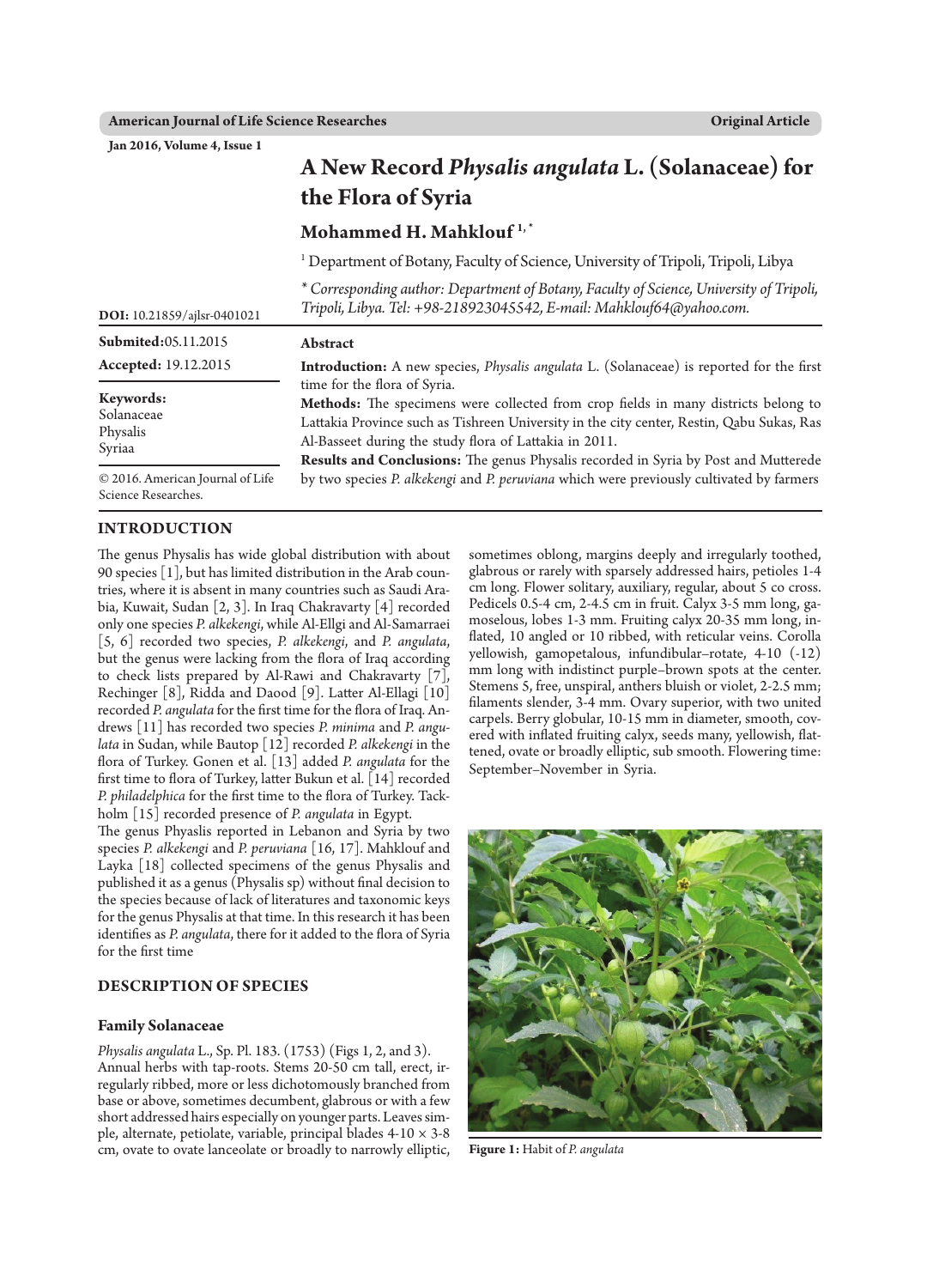

**Figure 2:** Flowers and Fruits



**Figure 3:** Fruits Showing Fruiting Calyx



**Figure 4:** Disribution of *P. angulata* in Syria

### **METHODS**

Plant specimens were collected from Tishreen University, Restin, Qabu Sukas, Ras Al-Basseet during the study Flora of Lattakia in 2011 (Fig 4). All places of collection are belonging to Lattakia Province, the specimens were deposited at the herbarium of the Department of Botany, Faculty of Sciences, Tishreen University, Lattakia-Syria.

# **RESULTS AND DISCUSSION**

The genus Physalis recorded in Syria by Post [16] and Moutterede [17]" by two species *P. alkekengi* and *P. peruviana* which were previously cultivated by farmers. Makhlouf and Layka [18] collected specimens of the species under study and were identified as a genus Physalis sp without determining the species.

In this work the specimens were re-described and compared with closely related species recorded in the neighboring countries, *P. philadelphica* [14] and identified as *P. angulata* which differentiated from philadelphica by the following key characters [19].

+ Corlolla 4–10 mm long, infundibular–rotate to tubular– campanulate, unmarked or bearing light spots at the center , slightly or not contrasting, anthers 2–2.5 mm, untwisted or scarcely twisted after anthesis, berry yellow, 8–15 mm wide, flowering calyx 3–5 mm long (angulata)

- Corolla 7–15 mm long, rotate to broadly campanulate, with 5 dark, strongly contrasting spots at the center, Anthers 2.5–4 mm long, strongly twisted after anthesis, berry usually purple or purple streaked, 12–40 mm wide, flowering calyx 5–7 (10) mm long (phildelphica)

*P. angulata* distributed naturally in central and south America and India as well as some states of the USA [19]. *P. angulata* was identified as *P. lanceifolia* in 1951 [20]. According to Gleason [21] *P. pendula* and *P. angulata* were identified as two different species in 1958 [21]. Three varieties of *P. angulata* were recorded by Waterfall [22] in 1970, which are var. angulata, var. lanceifolia and var. pendula. *P. pendula* were recorded as the var. angulata in the eastern and southeast of U.S. in 1986 [23]. Finally *P. lanceifolia* and *P. pendula* were recorded as synonyms of *P. angulata* in 1994 [24].

### **ACKNOWLEDGEMENTS**

None declared.

### **CONFLICTS OF INTEREST**

The authors declare that they have no conflict of interests.

#### **REFERENCES**

- 1. Sullivan JR. The genus Physalis (Solanaceae) in the southeastern United States. Rhodora. 2004;106(928):305-26.
- 2. Migahid AM, Hammouda MA. Flora of Saudi Arabia. Riyad: Riyad Univ. Prin. Nat Enterpr; 1976.
- 3. Al–Rawi A. Flora of Kuwait. Kuwait: University of Kuwait; 1985.
- 4. Chakravarty HL. Solanaceae of Iraq (Taxonomy &Economic). Baghdad: Gover Press; 1964.
- 5. Al-Ellagi S, Abbas J. Morphological and anatomical study of some species of the family Solanaceae in Iraq. University of Baghdad. Baqdad: Uninersity of Baghdad, Faculty of Sciences; 2006.
- 6. Al-Samarraei K, Abboud D. Distripution of Alkaloides and their taxonomic value in some wild species of the family Solanaceae in Iraq. Baq-